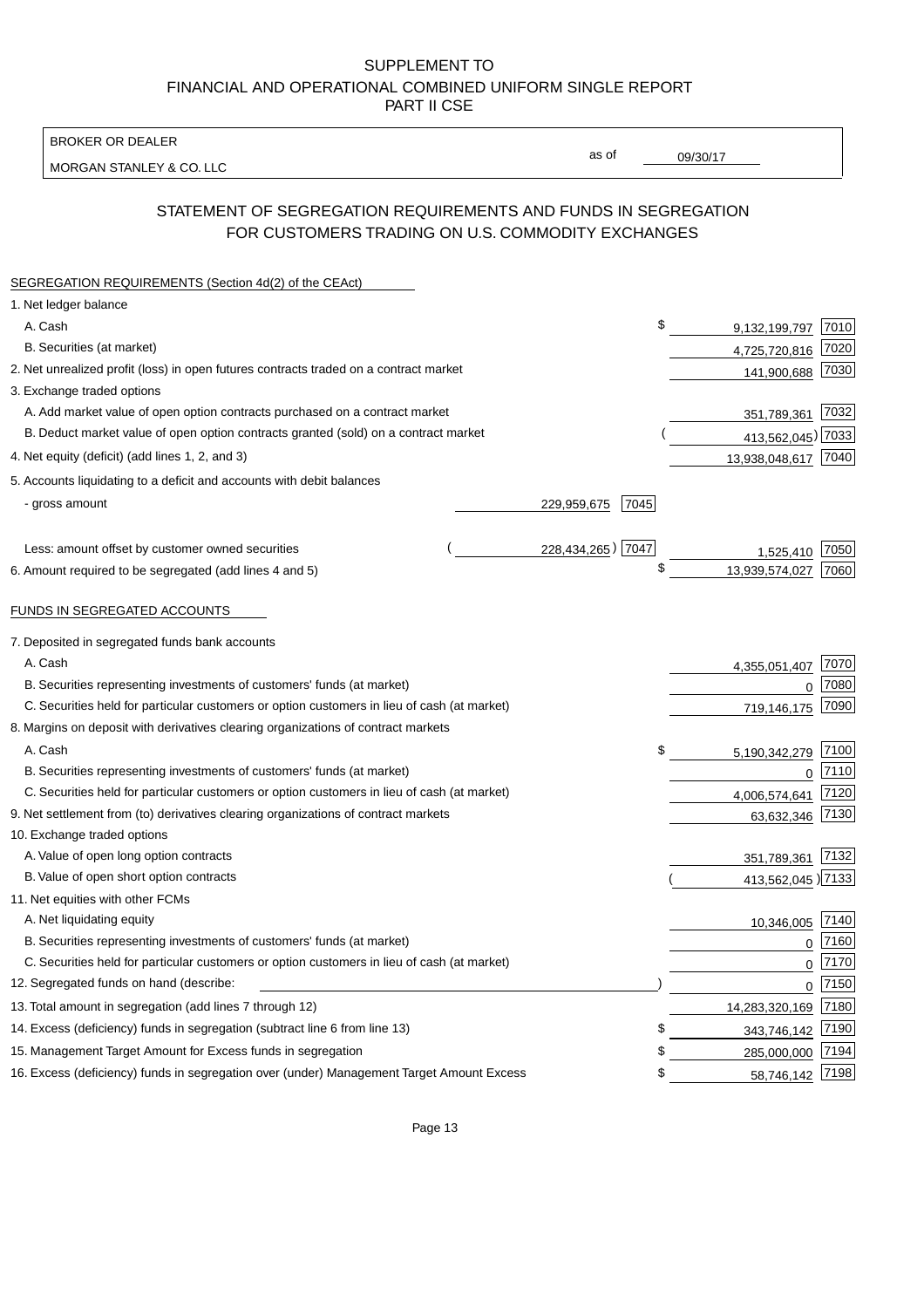| <b>BROKER OR DEALER</b>                                                              | as of                                                                                                    |                  |
|--------------------------------------------------------------------------------------|----------------------------------------------------------------------------------------------------------|------------------|
| MORGAN STANLEY & CO. LLC                                                             | 09/30/17                                                                                                 |                  |
|                                                                                      | STATEMENT OF SEGREGATION REQUIREMENTS AND FUNDS IN SEGREGATION<br>FOR CUSTOMERS' DEALER OPTIONS ACCOUNTS |                  |
| 1. Amount required to be segregated in accordance<br>with Commission regulation 32.6 | \$                                                                                                       | 0<br>7200        |
| 2. Funds in segregated accounts                                                      |                                                                                                          |                  |
| A. Cash                                                                              | \$<br>7210<br><sup>0</sup>                                                                               |                  |
| B. Securities (at market)<br>C. Total                                                | 0 7220                                                                                                   | 7230<br>$\Omega$ |
| 3. Excess (deficiency) funds in segregation                                          |                                                                                                          |                  |
| (subtract line 2.C from line 1)                                                      |                                                                                                          | 0 7240           |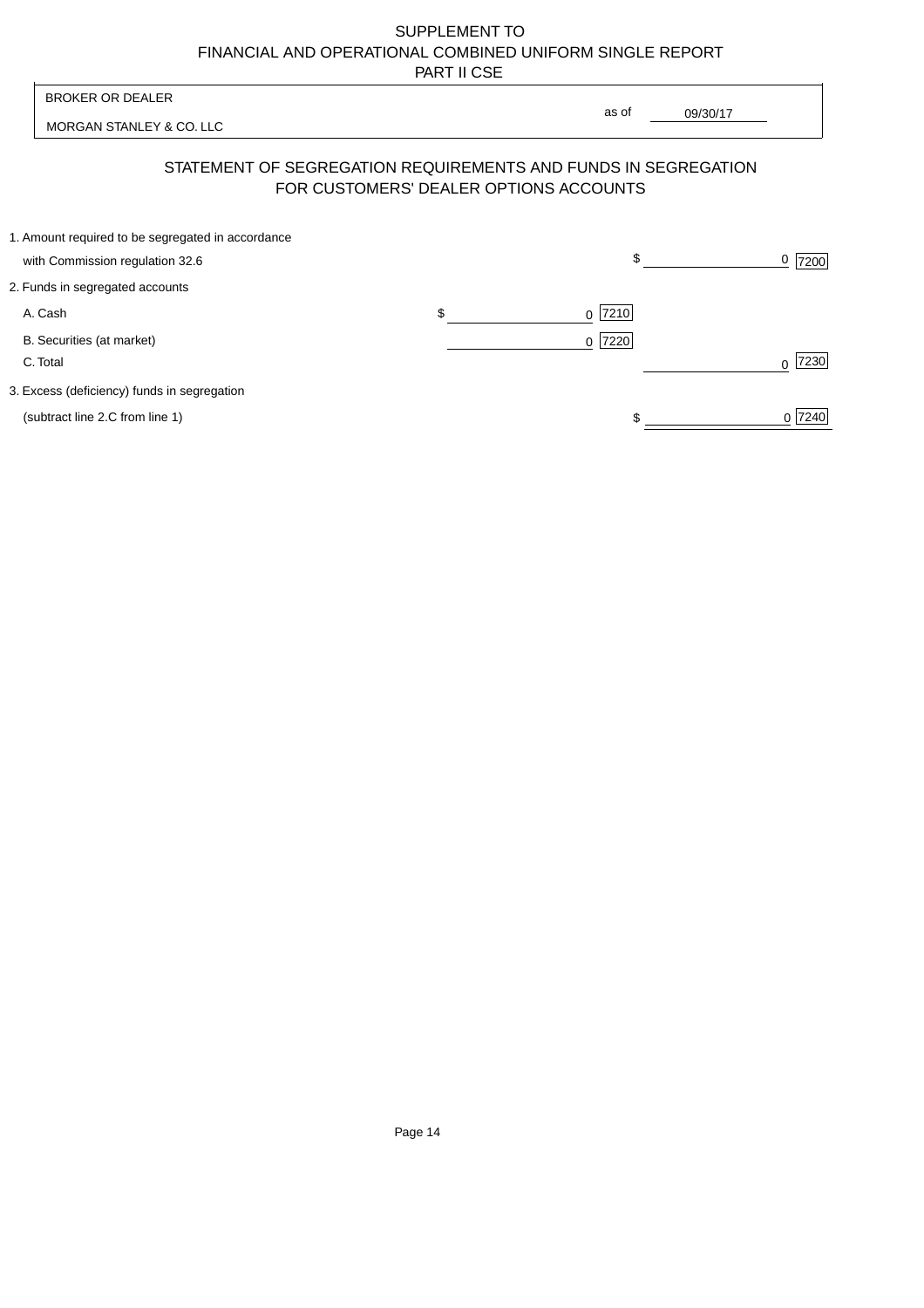PART II CSE

MORGAN STANLEY & CO. LLC and the contract of the contract of the contract of the contract of the contract of the contract of the contract of the contract of the contract of the contract of the contract of the contract of t BROKER OR DEALER

as of

### STATEMENT OF SECURED AMOUNTS AND FUNDS HELD IN SEPARATE ACCOUNTS PURSUANT TO COMMISSION REGULATION 30.7

#### FOREIGN FUTURES AND FOREIGN OPTIONS SECURED AMOUNTS

| Amount required to be set aside pursuant to law, rule or regulation of a foreign government<br>or a rule of a self-regulatory organization authorized thereunder |                    | \$<br>0             | 7305 |
|------------------------------------------------------------------------------------------------------------------------------------------------------------------|--------------------|---------------------|------|
| 1. Net ledger balance - Foreign Futures and Foreign Option Trading - All Customers                                                                               |                    |                     |      |
| A. Cash                                                                                                                                                          |                    | \$<br>2,617,648,365 | 7315 |
| B. Securities (at market)                                                                                                                                        |                    | 1,485,406,700       | 7317 |
| 2. Net unrealized profit (loss) in open futures contracts traded on a foreign board of trade                                                                     |                    | 607,851,774         | 7325 |
| 3. Exchange traded options                                                                                                                                       |                    |                     |      |
| A. Market value of open option contracts purchased on a foreign board of trade                                                                                   |                    | 24,502,543          | 7335 |
| B. Market value of open contracts granted (sold) on a foreign board of trade                                                                                     |                    | (9,718,510)         | 7337 |
| 4. Net equity (deficit) (add lines 1.2. and 3.)                                                                                                                  |                    | \$<br>4,725,690,872 | 7345 |
| 5. Accounts liquidating to a deficit and accounts with                                                                                                           |                    |                     |      |
| debit balances - gross amount                                                                                                                                    | 7351<br>19,079,558 |                     |      |
| Less: amount offset by customer owned securities                                                                                                                 | 18,817,179) 7352   | 262,379             | 7354 |
| 6. Amount required to be set aside as the secured amount - Net Liquidating Equity Method (add lines 4 and 5)                                                     |                    | \$<br>4,725,953,251 | 7355 |
| 7. Greater of amount required to be set aside pursuant to foreign jurisdiction (above) or line 6.                                                                |                    | \$<br>4,725,953,251 | 7360 |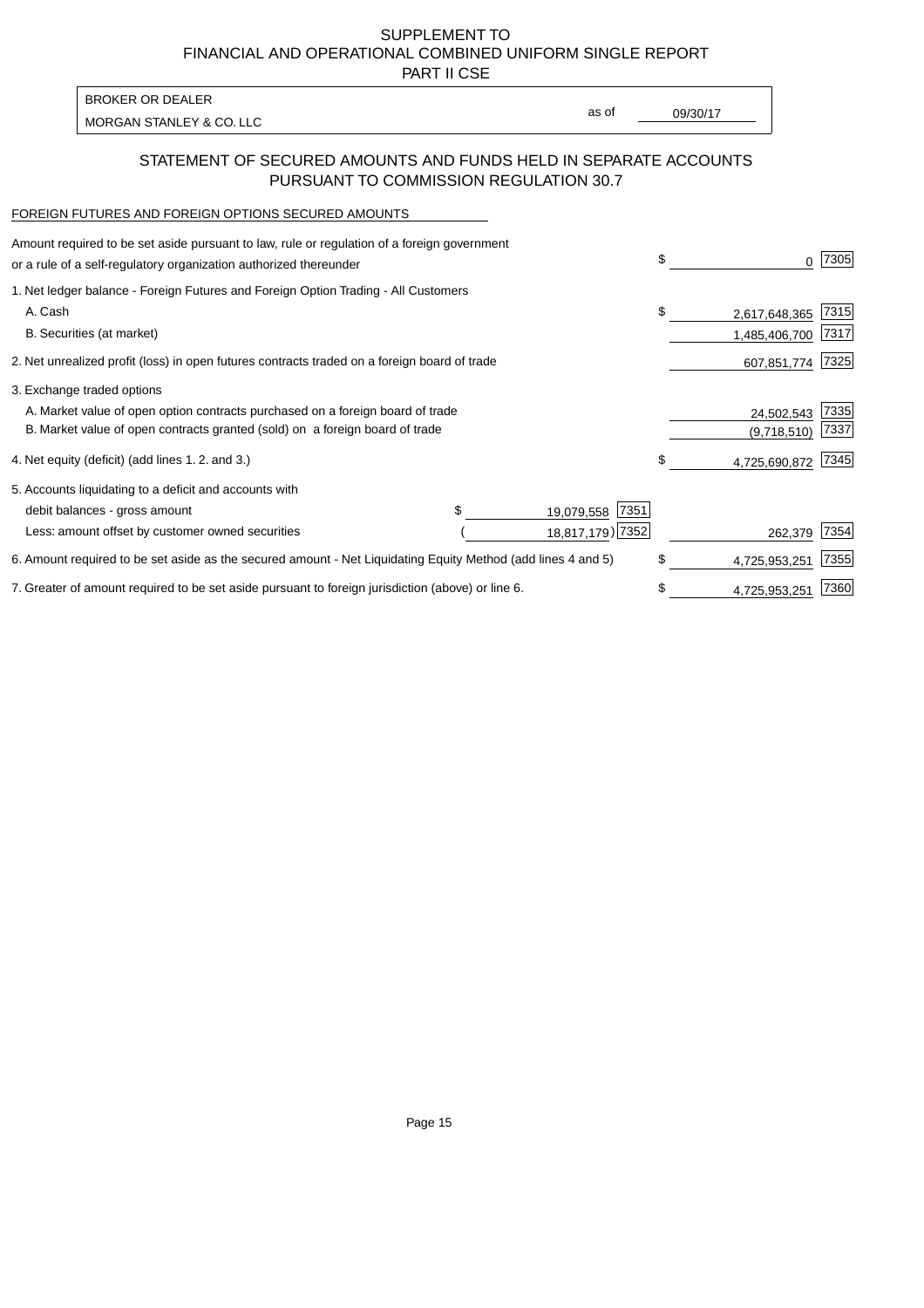BROKER OR DEALER

MORGAN STANLEY & CO. LLC

09/30/17 as of

### STATEMENT OF SECURED AMOUNTS AND FUNDS HELD IN SEPARATE ACCOUNTS PURSUANT TO COMMISSION REGULATION 30.7

#### FUNDS DEPOSITED IN SEPARATE REGULATION 30.7 ACCOUNTS

| 1. Cash in banks                  |                                                                                        |      |                                   |            |                    |
|-----------------------------------|----------------------------------------------------------------------------------------|------|-----------------------------------|------------|--------------------|
|                                   | A. Banks located in the United States                                                  |      | \$<br>283,146,417 7500            |            |                    |
|                                   | B. Other banks qualified under Regulation 30.7                                         |      |                                   |            |                    |
| Name(s):                          | 0                                                                                      | 7510 | 703,735,166 7520 \$               |            | 986,881,583 7530   |
| 2. Securities                     |                                                                                        |      |                                   |            |                    |
|                                   | A. In safekeeping with banks located in the United States                              |      | \$<br>218,451,355 7540            |            |                    |
|                                   | B. In safekeeping with other banks qualified under Regulation 30.7                     |      |                                   |            |                    |
| Name(s):                          | 0<br><u> 1980 - Johann Barn, mars ann an t-</u>                                        | 7550 |                                   | $0$  7560  | 218,451,355 7570   |
|                                   | 3. Equities with registered futures commission merchants                               |      |                                   |            |                    |
| A. Cash                           |                                                                                        |      | \$<br>7,730,411                   | 7580       |                    |
| <b>B.</b> Securities              |                                                                                        |      |                                   | $0$ 7590   |                    |
|                                   | C. Unrealized gain (loss) on open futures contracts                                    |      | (265, 902)                        | 7600       |                    |
| D. Value of long option contracts |                                                                                        |      |                                   | $0$ 7610   |                    |
|                                   | E. Value of short option contracts                                                     |      |                                   | $0$ ) 7615 | 7,464,509 7620     |
|                                   | 4. Amounts held by clearing organizations of foreign boards of trade                   |      |                                   |            |                    |
| Name(s):                          | $\overline{0}$                                                                         | 7630 |                                   |            |                    |
| A. Cash                           |                                                                                        |      | \$                                | 0 7640     |                    |
| <b>B.</b> Securities              |                                                                                        |      |                                   | $0$ 7650   |                    |
|                                   | C. Amount due to (from) clearing organizations - daily variation                       |      | 0                                 | 7660       |                    |
| D. Value of long option contracts |                                                                                        |      |                                   | $0$ 7670   |                    |
|                                   | E. Value of short option contracts                                                     |      |                                   | $0$ ) 7675 | $0^{7680}$         |
|                                   | 5. Amounts held by members of foreign boards of trade                                  |      |                                   |            |                    |
| Name(s):                          | 0                                                                                      | 7690 |                                   |            |                    |
| A. Cash                           |                                                                                        |      | \$<br>1,816,498,147 7700          |            |                    |
| <b>B.</b> Securities              |                                                                                        |      | 1,266,955,345 7710                |            |                    |
|                                   | C. Unrealized gain (loss) on open futures contracts                                    |      | 608,115,272 7720                  |            |                    |
| D. Value of long option contracts |                                                                                        |      | 24,502,543 7730                   |            |                    |
|                                   | E. Value of short option contracts                                                     |      | $(9,718,510)$ <sup>)</sup> [7735] |            | 3,706,352,797 7740 |
|                                   | 6. Amounts with other depositories designated by a foreign board of trade              |      |                                   |            |                    |
| Name(s):                          | 0                                                                                      | 7750 |                                   |            | 0 7760             |
|                                   |                                                                                        |      |                                   |            | 0 7765             |
|                                   | 8. Total funds in separate section 30.7 accounts                                       |      |                                   | S          | 4,919,150,244 7770 |
|                                   | 9. Excess (deficiency) set Aside Funds for Secured Amount (subtract Line 7 Secured     |      |                                   |            |                    |
| Statement page 15 from Line 8)    |                                                                                        |      |                                   | \$         | 193,196,993 7380   |
|                                   | 10. Management Target Amount for Excess funds in separate section 30.7 accounts        |      |                                   |            | 140,000,000 7780   |
|                                   | 11. Excess (deficiency) funds in separate 30.7 accounts over (under) Management Target |      |                                   |            | 53,196,993 7785    |
|                                   |                                                                                        |      |                                   |            |                    |